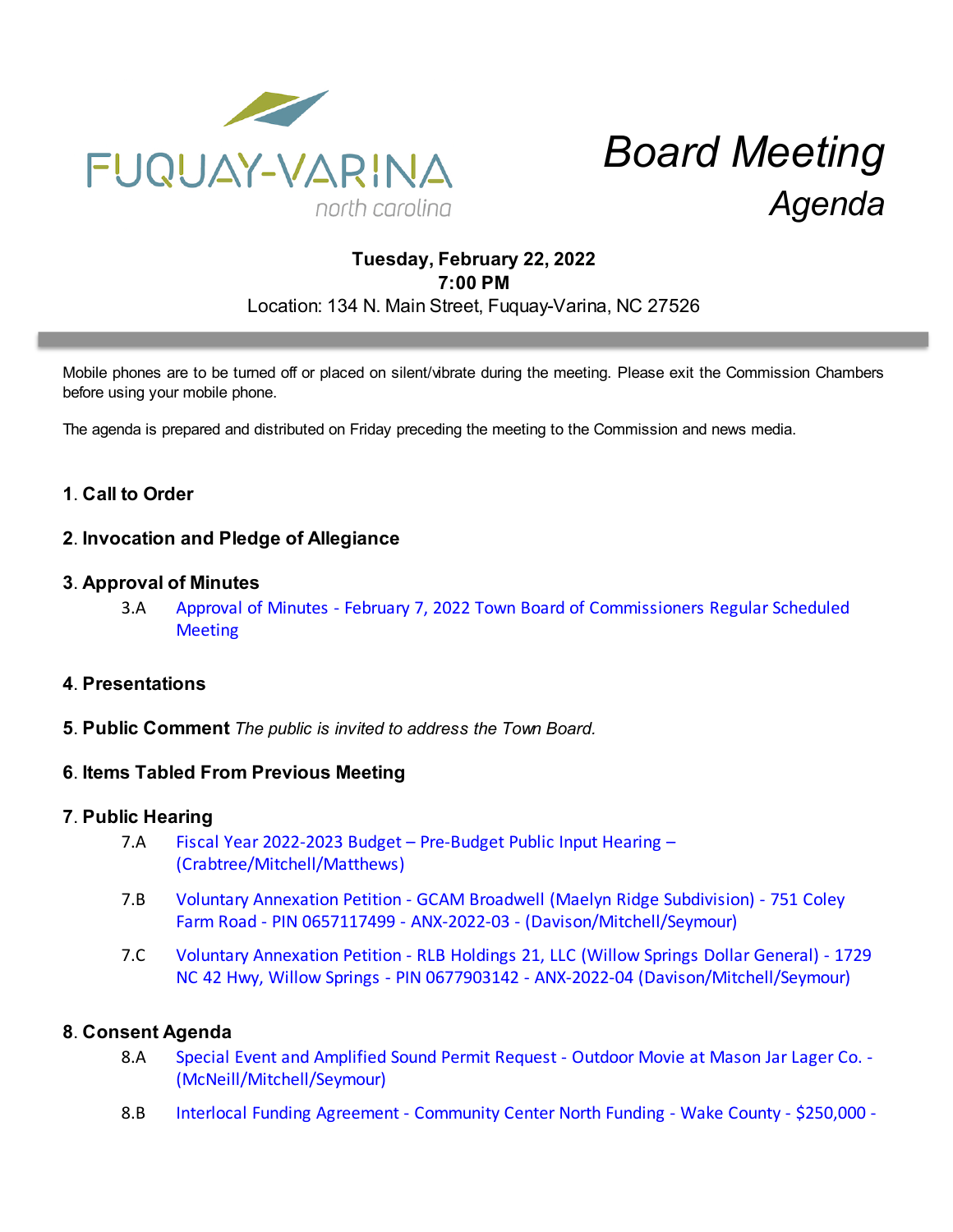## [\(Cox/Mitchell/Matthews\)](https://d2kbkoa27fdvtw.cloudfront.net/fuquay-varina/38dc8e140235860d276fb8ea5b0677270.pdf)

**9**. **Items Removed From Consent** *This section is reserved for items removed from the consent agenda for separate consideration.*

#### **10**. **Administrative Reports**

- 10.A [Contract Award NC 55 HWY at NE Judd Parkway Intersection Improvements \(NCDOT Project](https://d2kbkoa27fdvtw.cloudfront.net/fuquay-varina/a0a0e0efdc93331109f1f85a4d9f9c420.pdf) [HL-0042\) Design - Kimley-Horn - \(Poling/Mitchell/Seymour\)](https://d2kbkoa27fdvtw.cloudfront.net/fuquay-varina/a0a0e0efdc93331109f1f85a4d9f9c420.pdf)
- 10.B [Contract Award Sunset Lake Road Widening Phase II \(NCDOT Project HL-0027\) Design -](https://d2kbkoa27fdvtw.cloudfront.net/fuquay-varina/4907571a2b98b26d13a89b64840c2e720.pdf) [Mott MacDonald - \(Poling/Mitchell/Seymour\)](https://d2kbkoa27fdvtw.cloudfront.net/fuquay-varina/4907571a2b98b26d13a89b64840c2e720.pdf)
- 10.C [Contract Award East Jones Street Sidewalk Project \(NCDOT Project BL-0038\) Design A.](https://d2kbkoa27fdvtw.cloudfront.net/fuquay-varina/13d8e9e33dc8f21d6900b3bd2f7fd54c0.pdf) [Morton Thomas and Associates \(AMT\) - \(Poling/Mitchell/Seymour\)](https://d2kbkoa27fdvtw.cloudfront.net/fuquay-varina/13d8e9e33dc8f21d6900b3bd2f7fd54c0.pdf)
- 10.D [Contract Award Downtown Varina Pedestrian Improvements \(NCDOT Project BL-0022\)](https://d2kbkoa27fdvtw.cloudfront.net/fuquay-varina/bf2be8f3852ff1c19e51acef77cb98900.pdf) [Design - A. Morton Thomas and Associates \(AMT\) - \(Poling/Mitchell/Seymour\)](https://d2kbkoa27fdvtw.cloudfront.net/fuquay-varina/bf2be8f3852ff1c19e51acef77cb98900.pdf)
- 10.E [Contract Award Recycling Processing Sonoco Recycling \(Stephenson/Mitchell/Matthews\)](https://d2kbkoa27fdvtw.cloudfront.net/fuquay-varina/855e2e447dfd1323388e10b1cefe09770.pdf)
- 10.F [Consultant Selection Master Plan Hilltop Needmore Town Park and Preserve -](https://d2kbkoa27fdvtw.cloudfront.net/fuquay-varina/cd6404476157b11b7f224003af07bfa00.pdf) [\(Cox/Mitchell/Matthews\)](https://d2kbkoa27fdvtw.cloudfront.net/fuquay-varina/cd6404476157b11b7f224003af07bfa00.pdf)

#### **11**. **Other Business**

- 11.A [Planning Updates \(Mitchell/Seymour\)](https://d2kbkoa27fdvtw.cloudfront.net/fuquay-varina/136a8cbc5a2627345112f817a2d75fbc0.pdf)
- 11.B [Manager's Report](https://d2kbkoa27fdvtw.cloudfront.net/fuquay-varina/999ea2c2aab7bc9aa85a57cca43324d70.pdf)
- 11.C [Coffee with a Cop Abode at Geneva Neighborhood Tuesday March 1, 2022 9:00 10:30](https://d2kbkoa27fdvtw.cloudfront.net/fuquay-varina/0e692db5c258390eb543a37f8056b62f0.pdf) [am](https://d2kbkoa27fdvtw.cloudfront.net/fuquay-varina/0e692db5c258390eb543a37f8056b62f0.pdf)
- 11.D [State of the Town Address March 7, 2022 Town Hall Board Room Live Stream and Zoom -](https://d2kbkoa27fdvtw.cloudfront.net/fuquay-varina/242f0533350a906e0a0ba53d5f5f53b20.pdf) [6:30 pm](https://d2kbkoa27fdvtw.cloudfront.net/fuquay-varina/242f0533350a906e0a0ba53d5f5f53b20.pdf)
- 11.E [Coffee with a Cop Abode at Geneva Neighborhood Tuesday March 1, 2022 9:00 10:30](https://d2kbkoa27fdvtw.cloudfront.net/fuquay-varina/0e692db5c258390eb543a37f8056b62f0.pdf) [am](https://d2kbkoa27fdvtw.cloudfront.net/fuquay-varina/0e692db5c258390eb543a37f8056b62f0.pdf)
- 11.F [Zoning Map Amendment & Land Use Plan Amendment Gray Methven, Wakefield](https://d2kbkoa27fdvtw.cloudfront.net/fuquay-varina/8fb4d2bca4086a0b17c6b6efc088d58b0.pdf) [Development - 8537 Lake Wheeler Road - Portion of PIN 0689455964 - REZ-2021-10 - \(FIRST](https://d2kbkoa27fdvtw.cloudfront.net/fuquay-varina/8fb4d2bca4086a0b17c6b6efc088d58b0.pdf) [READING\) - \(Davison/Mitchell/Seymour\)](https://d2kbkoa27fdvtw.cloudfront.net/fuquay-varina/8fb4d2bca4086a0b17c6b6efc088d58b0.pdf)

#### **12**. **Town Board Member Comments** *Mayor and Commissioners*

## **13**. **Closed Session**

13.A [Pursuant to N.C.G.S. 143-318.11 \(a\) \(3\) - Attorney Client Privilege and N.C.G.S. 143-318.11](https://d2kbkoa27fdvtw.cloudfront.net/fuquay-varina/dd76c4298fb49fce55820f3579148fe00.pdf) [\(a\) \(4\) - Economic Development](https://d2kbkoa27fdvtw.cloudfront.net/fuquay-varina/dd76c4298fb49fce55820f3579148fe00.pdf)